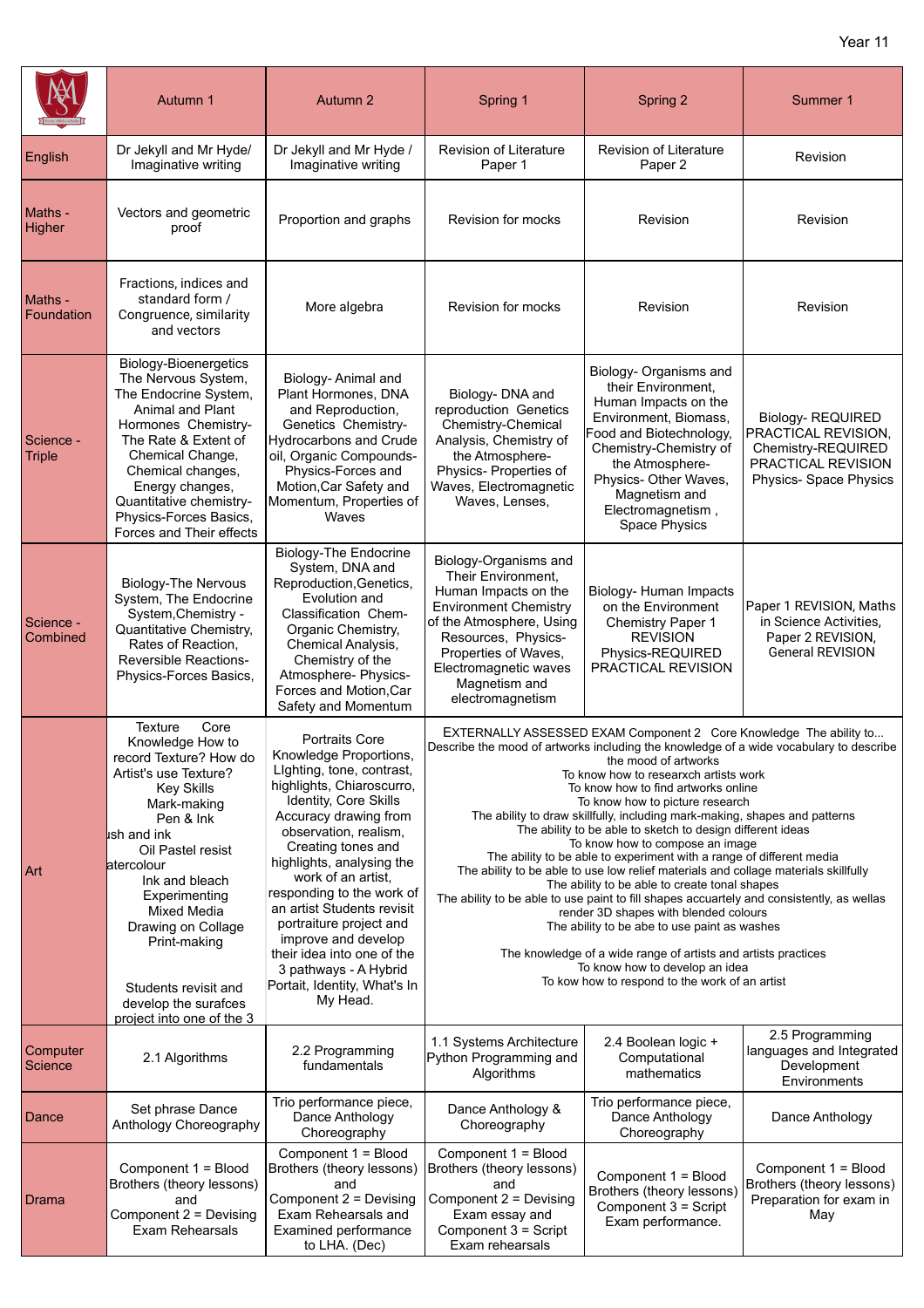| <b>DT</b>      | <b>GCSE NEA Section B-C:</b><br><b>Practical content</b><br>(Development of product)                                                                                                                                                                         | <b>GCSE NEA Section C-D-</b><br>F: Practical content<br>(Development of product)                                                                                                                                                                                                   | <b>GCSE NEA Section D-E-</b><br>F: Practical content (Final<br>product manufacture),<br>design folder completion                                                                              | AQA Exam revision:<br>Core technical principles<br>3.1, Specialist technical<br>principles 3.2, Design<br>and make principles 3.3 | AQA Exam revision:<br>Specialist technical<br>principles 3.2                                                          |
|----------------|--------------------------------------------------------------------------------------------------------------------------------------------------------------------------------------------------------------------------------------------------------------|------------------------------------------------------------------------------------------------------------------------------------------------------------------------------------------------------------------------------------------------------------------------------------|-----------------------------------------------------------------------------------------------------------------------------------------------------------------------------------------------|-----------------------------------------------------------------------------------------------------------------------------------|-----------------------------------------------------------------------------------------------------------------------|
| French         | Previoius content and<br>grammar revision and<br>update.                                                                                                                                                                                                     | Talking about what you<br>normally do on holiday.                                                                                                                                                                                                                                  | Revising school subjects<br>and talking about your<br>timetable.                                                                                                                              | Talking about future<br>aspirations, study and<br>work.                                                                           | Talking about what<br>makes you tick and what<br>concerns you, related to<br>a global and international<br>dimension. |
| Geography      | The changing economic<br>world                                                                                                                                                                                                                               | The challenge of<br>resource management                                                                                                                                                                                                                                            | Unit 3 skills Issues<br>evaluation                                                                                                                                                            | Fieldwork investigations,<br>and revision and<br>Geographical Skills                                                              | Revision                                                                                                              |
| <b>History</b> | The Cold War                                                                                                                                                                                                                                                 | The Cold War                                                                                                                                                                                                                                                                       | <b>British Migration, Peoples</b><br>& Empire                                                                                                                                                 | <b>Revision Paper</b>                                                                                                             | Revision                                                                                                              |
| <b>Music</b>   | Afro Celt Soundsystem<br>"Release"<br><b>WIDER LISTENING FOR</b><br><b>BOTH FUSION WORKS</b><br><b>COMPOSITION 1</b>                                                                                                                                         | Queen "Killer Queen"<br><b>REVISION</b><br>John Williams Main<br>title/Rebel blockade<br>runner from Star Wars "A<br>REVISION<br>Purcell "Music for a<br>Vhile" REVISION.<br><b>COMPOSITION 1</b><br>(cont'd)                                                                      | Beethoven Sonata No8<br>in C minor "Pathetique"<br><b>REVISION</b><br>Bach Brandenburg 5 Mvt<br>3 REVISION Wicked<br>"Defying Gravity"<br><b>REVISION</b><br><b>COMPOSITION 1</b><br>(cont'd) | KS (Revision)<br>SOLO PERFORMANCE                                                                                                 | UNIT 3 EXAM<br><b>PREPRATION</b><br>SOLO PERFORMANCE<br><b>RECORDING</b>                                              |
| Media          | NEA: Create a DVD/Blu-<br>ray front and back<br>cover (including a spine)<br>and a<br>theatrical release poster<br>for a new<br>film in the coming of age<br>or action genre.                                                                                | NEA: Create a DVD/Blu-<br>ray front and back<br>cover (including a spine)<br>and a<br>theatrical release poster<br>for a new<br>film in the coming of age<br>or action genre.                                                                                                      | <b>Case Studies</b>                                                                                                                                                                           | Revision: Media<br>Component 1 and CSPs                                                                                           | Revision: Media<br>Component 2 and CSPs                                                                               |
| <b>RE</b>      | Living the Christian Life                                                                                                                                                                                                                                    | Living the Muslim Life /<br>Peace and Conflict<br><b>Revision</b>                                                                                                                                                                                                                  | Hybrid Revision -<br>Christianity and Islam<br>(Exam Practice/Self and<br>Peer<br>Assessment/Revision<br>Techniques)                                                                          | Hybrid Revision -<br>Christianity and Islam<br>(Exam Practice/Self and<br>Peer<br>Assessment/Revision<br>Techniques)              | Revsion Contd.                                                                                                        |
| Sociology      | Crime and Deviance<br>How is Deviance socially<br>constructed?<br>Different ways of<br>measuring crime<br>Sociolgical explanations<br>of deviance<br>& Social Straification<br>Types of poverty<br>How is poverty<br>measured?<br>Who is at risk of poverty? | <b>Crime and Deviance</b><br>Social distribution of<br>crime<br>Contemporary issues &<br>Social Straification<br>Types of poverty<br>How is poverty<br>measured?<br>Who is at risk of poverty?<br>Inequality in society<br>according to Gender,<br>Ethnicity, Social Class,<br>Age | Revision, exam<br>technique and exam<br>practice                                                                                                                                              | Revision, exam<br>technique and exam<br>practice                                                                                  | Revision, exam<br>technique and exam<br>practice                                                                      |
| Spanish        | Previolus content and<br>grammar revision and<br>update.                                                                                                                                                                                                     | Discovering about jobs<br>and future aspirations.                                                                                                                                                                                                                                  | International and global<br>dimension (bringing the<br>world together;<br>enviromental issues)                                                                                                | Describing features of<br>your local area: places in<br>town, shopping, urban<br>problems and making<br>plans                     | Revision, exam<br>technique and exam<br>practice                                                                      |